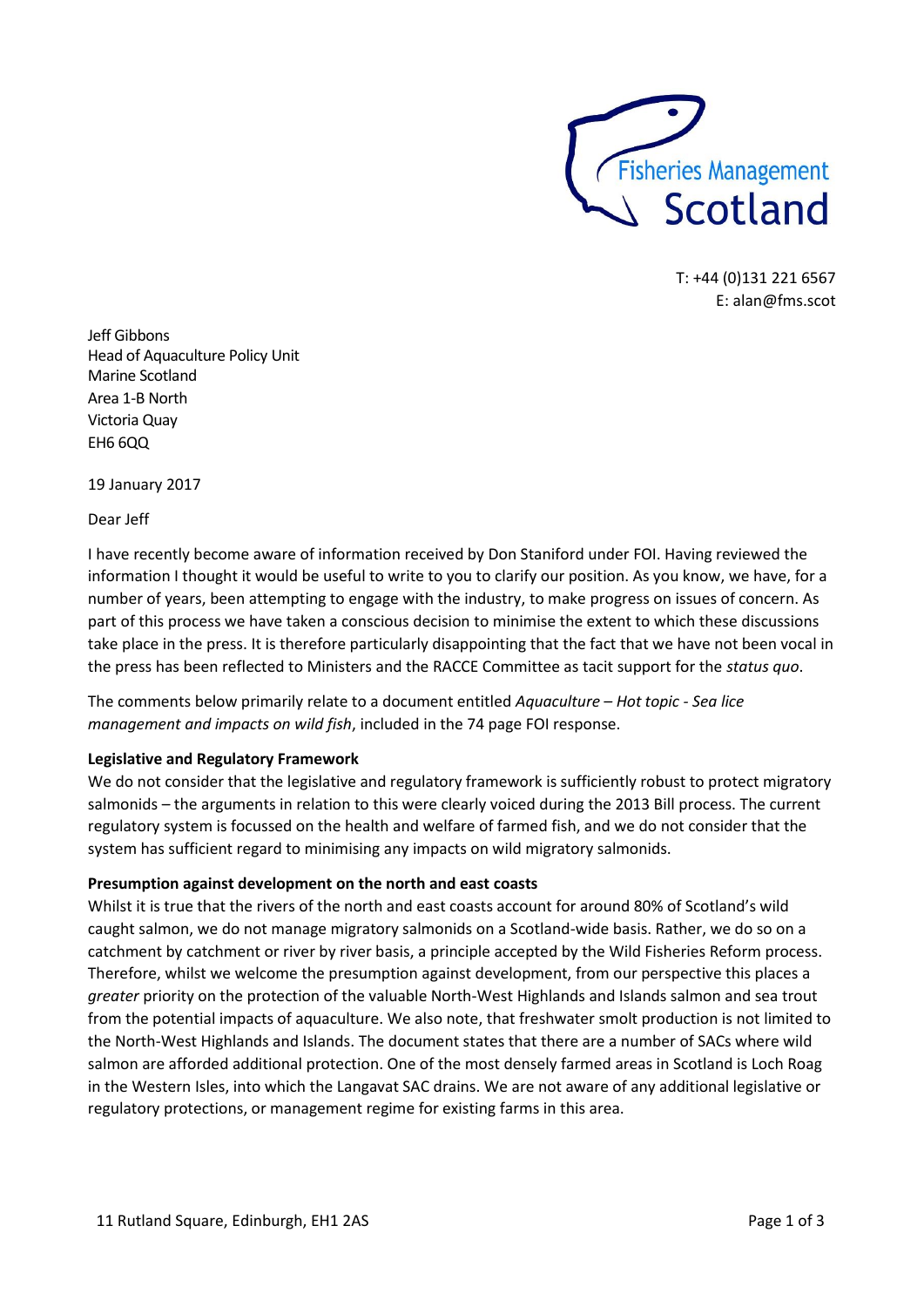### **Sea lice management policy**

As you know we have concerns and outstanding questions about the new sea lice management policy. This has not been discussed with, or explained to, wild fish interests and the reporting limits and backstop limits appear arbitrary and are far higher than equivalent limits in other jurisdictions. Whilst we hope that this new approach will reduce lice levels in problem areas, we await further detail on the suite of options available as interventions when sea lice levels breach the backstop limit. We understand that this policy is driven by the health and welfare of farmed fish. However, unless and until the regulatory regime focusses equally on the needs of wild migratory salmonids, we remain sceptical about the benefits to wild fish.

## **Improvements in the management of sea lice**

Whilst we support the focus on investment in biological management techniques and other new technologies, without information on the success or otherwise of such techniques it is impossible to judge whether such techniques, when coupled with Scottish Government and Industry growth targets, will have a meaningful effect on the health and welfare of wild migratory salmonids in the North-West Highlands and Islands. We would very much welcome more discussion about such methods, and crucially, the extent to which they may reduce the release of juvenile sea lice from fish farms.

## **Scottish Aquaculture Innovation Centre**

There are several references to the Scottish Aquaculture Innovation Centre. The sole focus of the SAIC appears to be the needs of the industry, with little or no regard given to the needs of wild fish. We do not believe that this is appropriate given the significant investment of public funds and we would have expected considerably more input and direction from Government. Whilst we support research to combat the effects of sea lice, the SAIC website includes very little information about the work being undertaken to date and the success or otherwise of that work. Again, it is therefore impossible to judge whether this approach will have a meaningful effect on the health and welfare of wild migratory salmonids in the North-West Highlands and Islands.

### **Site Level Reporting of sea lice**

Reference is made to a review of the public reporting of sea lice which concluded that it was fit for purpose and at an appropriate level for public awareness. However, given that the review did not look at site by site sea lice levels for comparison, it is difficult to see how such a conclusion could have been reached. The papers released under FOI focus on the '*minor but vocal anti-aquaculture lobby*' but does not recognise the almost universal call for site-by-site publication of sea lice levels from wild fisheries managers.

The submission to the Minister of 4 March 2016 states that '*only Salmon and Trout Conservation have called for the reports to be further disaggregated… and hasn't registered in the wider media or with other environmental NGOs'*. Our position on site by site publication of sea lice data was clearly stated during the Parliamentary passage of the 2013 Bill, but for the avoidance of doubt, we do not consider the current level of sea lice reporting to be fit for purpose, and it remains our clear position that all farms should be required by law to publish site by site sea lice data. This is a point we continued to make during the Ministerial Group on Sustainable Aquaculture Interactions Working Group. In particular, the current aggregation of data from farms within different farm management areas, which are often in different production years, is not consistent with the management approach for either farmed or wild fish.

We note that some current areas (such as Loch Ewe) contain only one farm and therefore the precedent of farm by farm reporting has already been set. We further note that Marine Harvest have committed to meeting ASC standards and a number of other Scottish Companies have signed up to the Global Salmon Initiative which would have essentially the same result. The ASC standards require site by site publication of data and we consider that Scottish Government should take a lead on this issue.